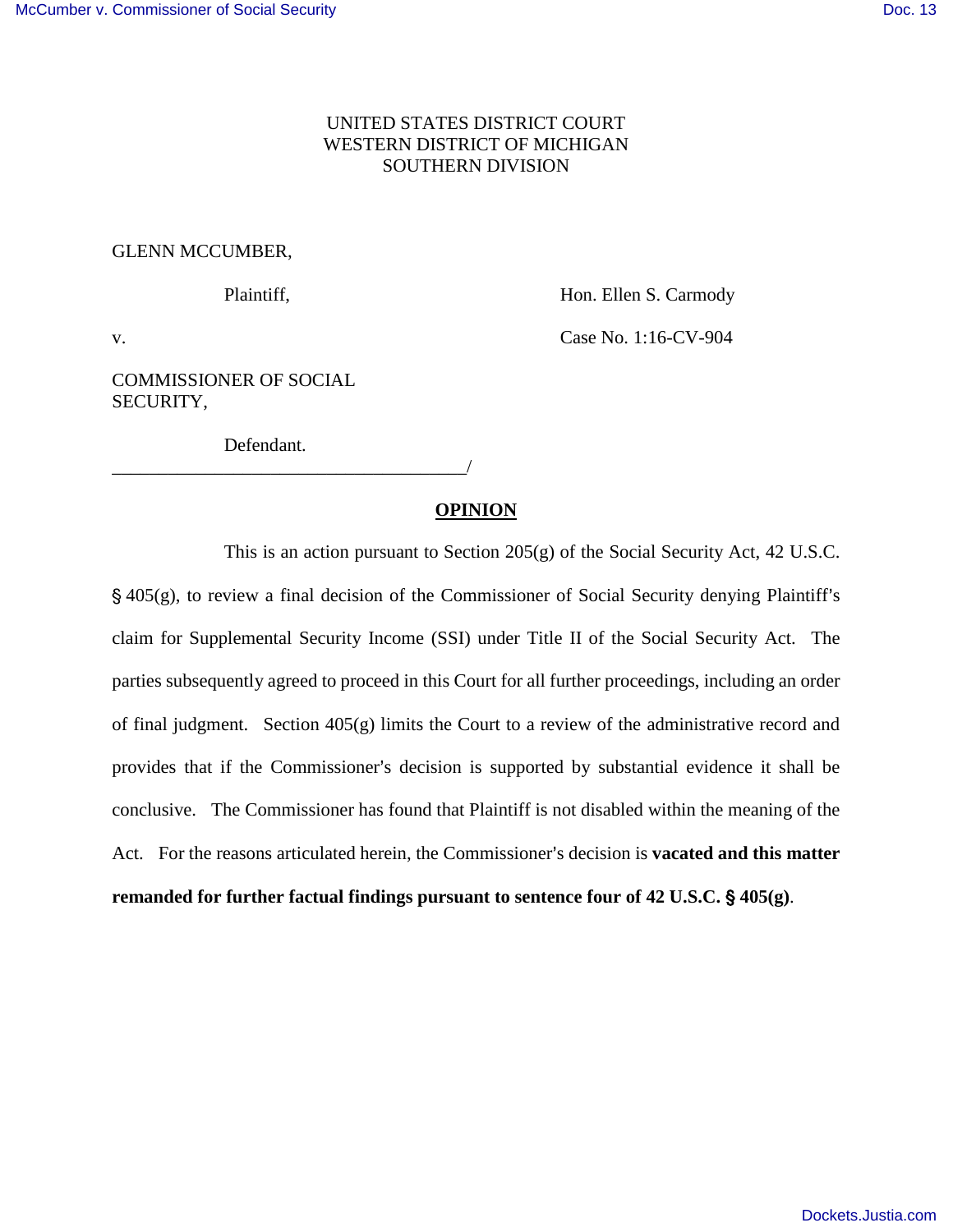#### **STANDARD OF REVIEW**

The Court's jurisdiction is confined to a review of the Commissioner's decision and of the record made in the administrative hearing process. See Willbanks v. Sec  $\gamma$  of Health and Human Services, 847 F.2d 301, 303 (6th Cir. 1988). The scope of judicial review in a social security case is limited to determining whether the Commissioner applied the proper legal standards in making her decision and whether there exists in the record substantial evidence supporting that decision. See Brainard v. Sec  $\gamma$  of Health and Human Services, 889 F.2d 679, 681 (6th Cir. 1989).

The Court may not conduct a de novo review of the case, resolve evidentiary conflicts, or decide questions of credibility. See Garner v. Heckler, 745 F.2d 383, 387 (6th Cir. 1984). It is the Commissioner who is charged with finding the facts relevant to an application for disability benefits, and her findings are conclusive provided they are supported by substantial evidence. See 42 U.S.C.  $\S$  405(g). Substantial evidence is more than a scintilla, but less than a preponderance. See Cohen v. Sec  $\gamma$  of Dept of Health and Human Services, 964 F.2d 524, 528 (6th Cir. 1992) (citations omitted). It is such relevant evidence as a reasonable mind might accept as adequate to support a conclusion. See Richardson v. Perales, 402 U.S. 389, 401 (1971); Bogle v. Sullivan, 998 F.2d 342, 347 (6th Cir. 1993). In determining the substantiality of the evidence, the Court must consider the evidence on the record as a whole and take into account whatever in the record fairly detracts from its weight. See Richardson v. Sec  $\gamma$  of Health and Human Services, 735 F.2d 962, 963 (6th Cir. 1984).

As has been widely recognized, the substantial evidence standard presupposes the existence of a zone within which the decision maker can properly rule either way, without judicial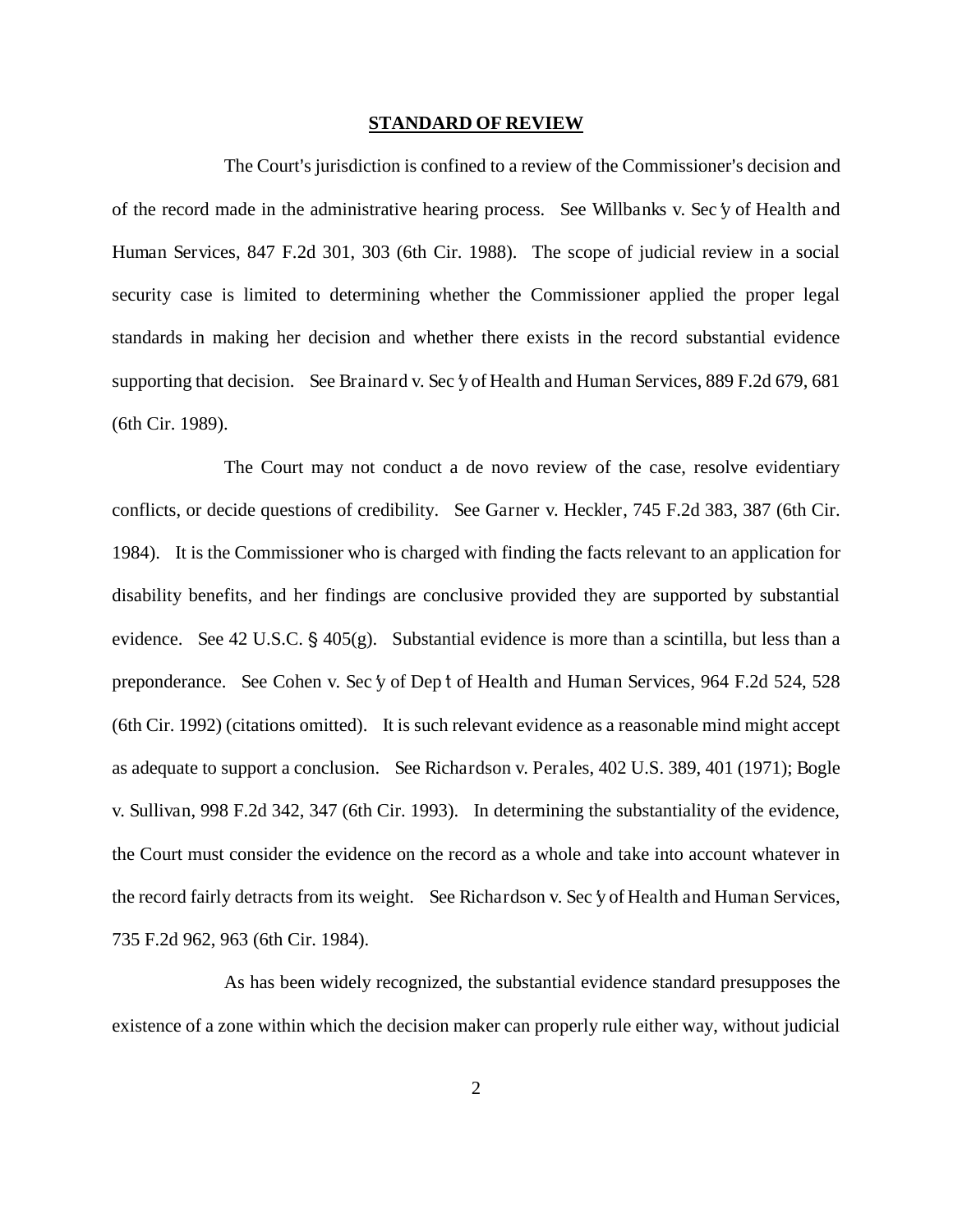interference. See Mullen v. Bowen, 800 F.2d 535, 545 (6th Cir. 1986) (citation omitted). This standard affords to the administrative decision maker considerable latitude, and indicates that a decision supported by substantial evidence will not be reversed simply because the evidence would have supported a contrary decision. See Bogle, 998 F.2d at 347; Mullen, 800 F.2d at 545.

### **PROCEDURAL POSTURE**

Plaintiff was 42 years of age on his alleged disability onset date. (PageID.175). He successfully completed high school and worked previously as a tree trimmer. (PageID.46- 47). Plaintiff applied for benefits on May 20, 2013, alleging that he had been disabled since April 13, 2013, due to incomplete quadriplegia. (PageID.175-80, 194). Plaintiff's application was denied, after which time he requested a hearing before an Administrative Law Judge (ALJ). (PageID.87-173). On January 22, 2015, Plaintiff appeared before ALJ Mara-Louise Anzalone with testimony being offered by Plaintiff and a vocational expert. (PageID.53-85). In a written decision dated March 6, 2015, the ALJ determined that Plaintiff was not disabled. (PageID.37- 48). The Appeals Council declined to review the ALJ's decision, rendering it the Commissioner's final decision in the matter. (PageID.27-31). Plaintiff subsequently initiated this appeal pursuant to 42 U.S.C.  $\S$  405(g), seeking judicial review of the ALJ's decision.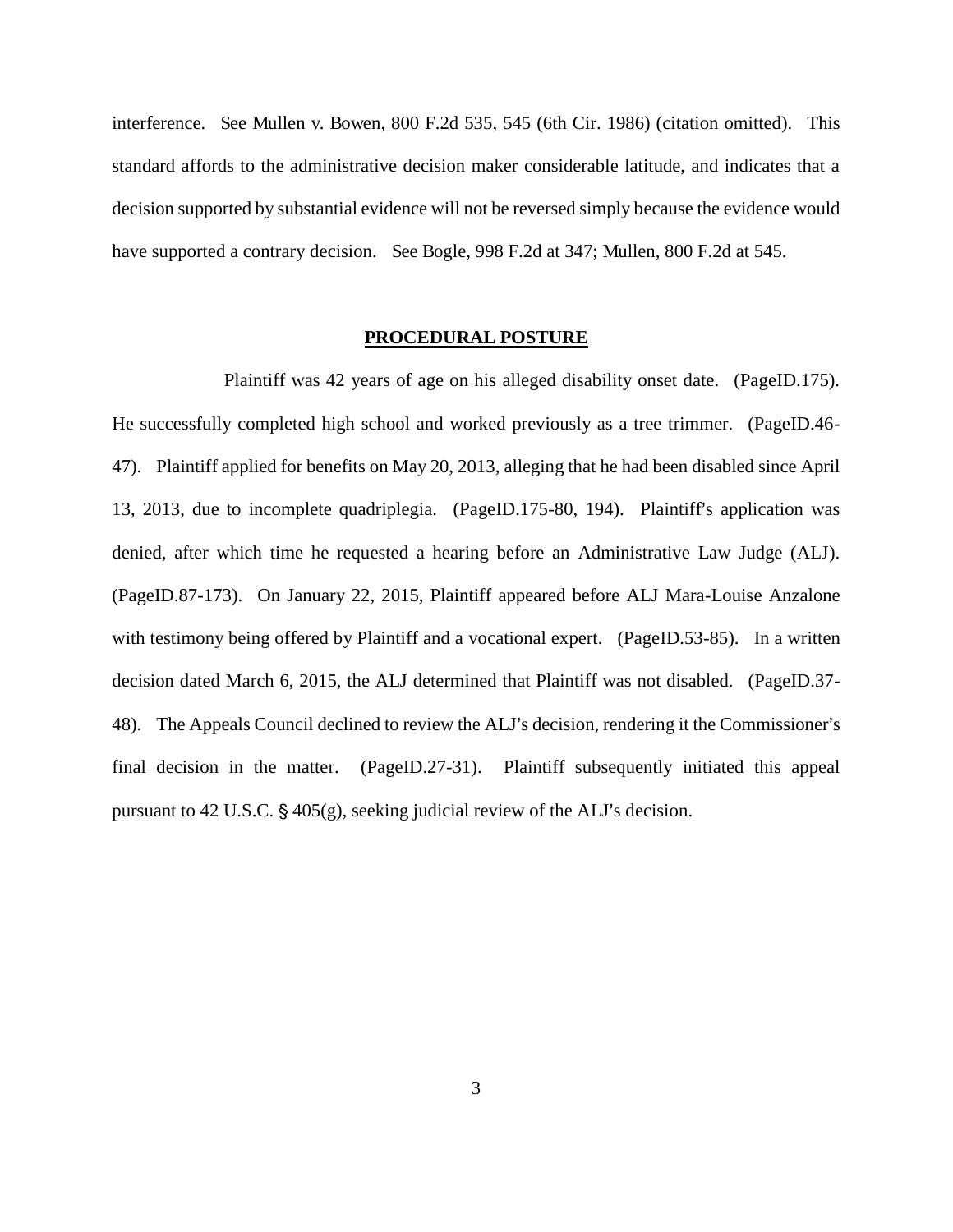#### **ANALYSIS OF THE ALJ**=**S DECISION**

The social security regulations articulate a five-step sequential process for evaluating disability. See 20 C.F.R.  $\S$  404.1520(a-f), 416.920(a-f).<sup>1</sup> If the Commissioner can make a dispositive finding at any point in the review, no further finding is required. See 20 C.F.R.  $\S$ \$ 404.1520(a), 416.920(a). The regulations also provide that if a claimant suffers from a nonexertional impairment as well as an exertional impairment, both are considered in determining his residual functional capacity. See  $20$  C.F.R.  $\S$  $\S$   $404.1545$ ,  $416.945$ .

The burden of establishing the right to benefits rests squarely on Plaintiff's shoulders, and he can satisfy his burden by demonstrating that his impairments are so severe that he is unable to perform his previous work, and cannot, considering his age, education, and work experience, perform any other substantial gainful employment existing in significant numbers in the national economy. See 42 U.S.C.  $\frac{2423(d)(2)(A)}{Cohen, 964 F.2d}$  at 528. While the burden of proof shifts to the Commissioner at step five of the sequential evaluation process, Plaintiff bears the burden of proof through step four of the procedure, the point at which his residual functioning

 $\overline{a}$ 

 $11.$  An individual who is working and engaging in substantial gainful activity will not be found to be "disabled" regardless of medical findings (20 C.F.R. §§ 404.1520(b), 416.920(b));

<sup>2.</sup> An individual who does not have a "severe impairment" will not be found "disabled" (20 C.F.R.  $\$  404.1520(c), 416.920(c));

<sup>3.</sup> If an individual is not working and is suffering from a severe impairment which meets the duration requirement and which "meets or equals" a listed impairment in Appendix 1 of Subpart P of Regulations No. 4, a finding of "disabled" will be made without consideration of vocational factors.  $(20 \text{ C.F.R.} \$ § 404.1520(d), 416.920(d));

<sup>4.</sup> If an individual is capable of performing her past relevant work, a finding of "not disabled" must be made (20 C.F.R.  $\S$ \$404.1520(e), 416.920(e));

<sup>5.</sup> If an individual's impairment is so severe as to preclude the performance of past work, other factors including age, education, past work experience, and residual functional capacity must be considered to determine if other work can be performed  $(20 \text{ C.F.R.}$  \$\$ 404.1520(f), 416.920(f)).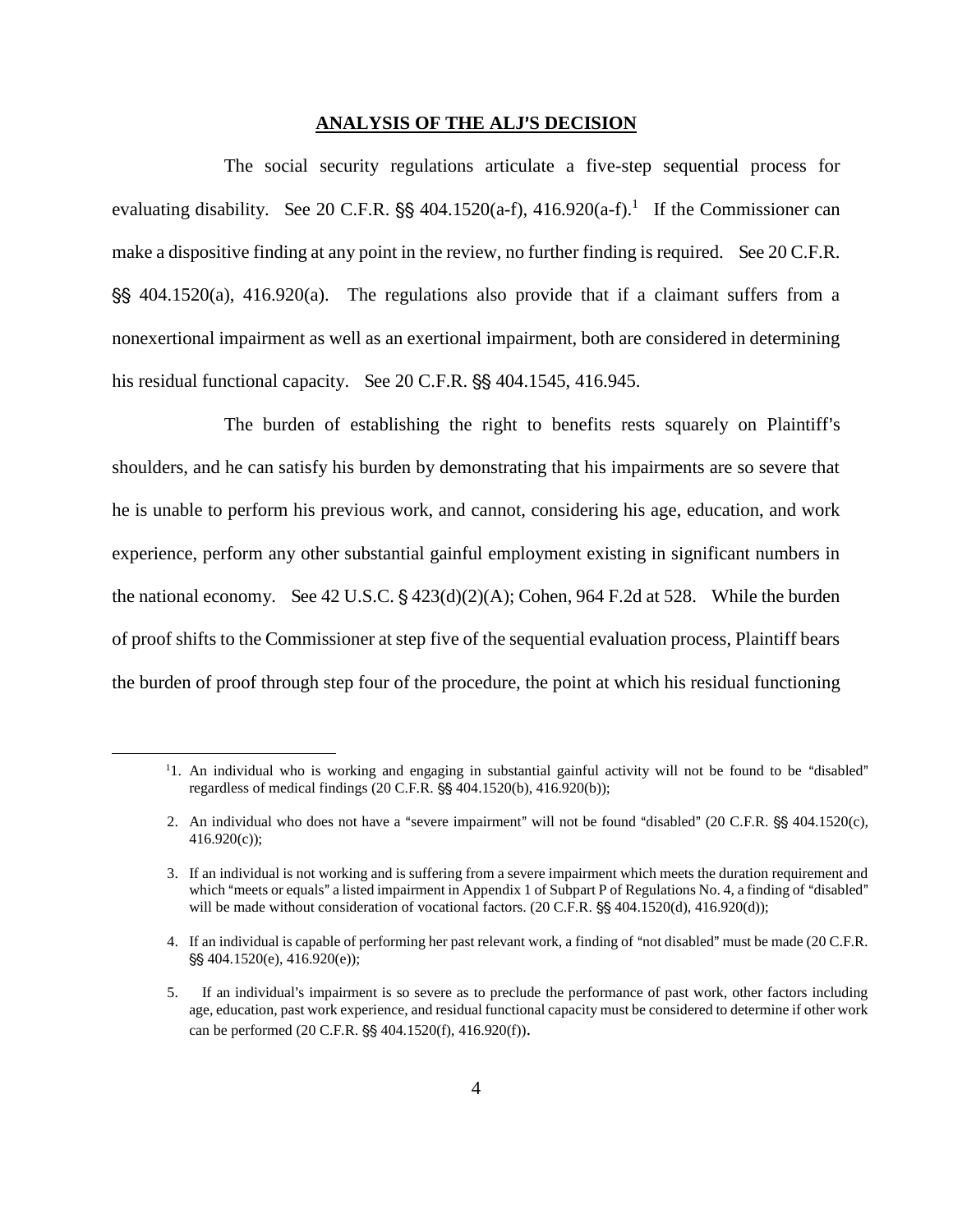capacity (RFC) is determined. See Bowen v. Yuckert, 482 U.S. 137, 146 n.5 (1987); Walters v. Comm f of Soc. Sec., 127 F.3d 525, 528 (6th Cir. 1997) (ALJ determines RFC at step four, at which point claimant bears the burden of proof).

The ALJ determined that Plaintiff suffers from: (1) fractured vertebral column with spinal cord lesion; (2) cervical strain; (3) C6 cervical fracture; (4) gastroesophageal reflux disease (GERD); and (5) hypertension, severe impairments that whether considered alone or in combination with other impairments, failed to satisfy the requirements of any impairment identified in the Listing of Impairments detailed in 20 C.F.R., Part 404, Subpart P, Appendix 1. (PageID.39-42).

With respect to Plaintiff's residual functional capacity, the ALJ found that Plaintiff retained the ability to perform light work subject to the following limitations: (1) no overhead lifting; (2) he can occasionally operate foot controls with his right non-dominant foot; (3) he can occasionally operate hand controls with his left dominant hand; (4) he can never reach overhead with his left dominant arm or otherwise reach with his left dominant arm; (5) he can occasionally handle, finger, and feel with his left dominant arm; (6) he can occasionally climb ramps and stairs; (7) he can occasionally climb ladders and scaffolds; (8) he can occasionally stoop, kneel, crouch, and crawl; (9) he can occasionally be exposed to unprotected heights and moving mechanical parts; and (10) he requires a cane to ambulate. (PageID.42).

The ALJ found that Plaintiff cannot perform his past relevant work at which point the burden of proof shifted to the Commissioner to establish by substantial evidence that a significant number of jobs exist in the national economy which Plaintiff could perform, his limitations notwithstanding. See Richardson, 735 F.2d at 964. While the ALJ is not required to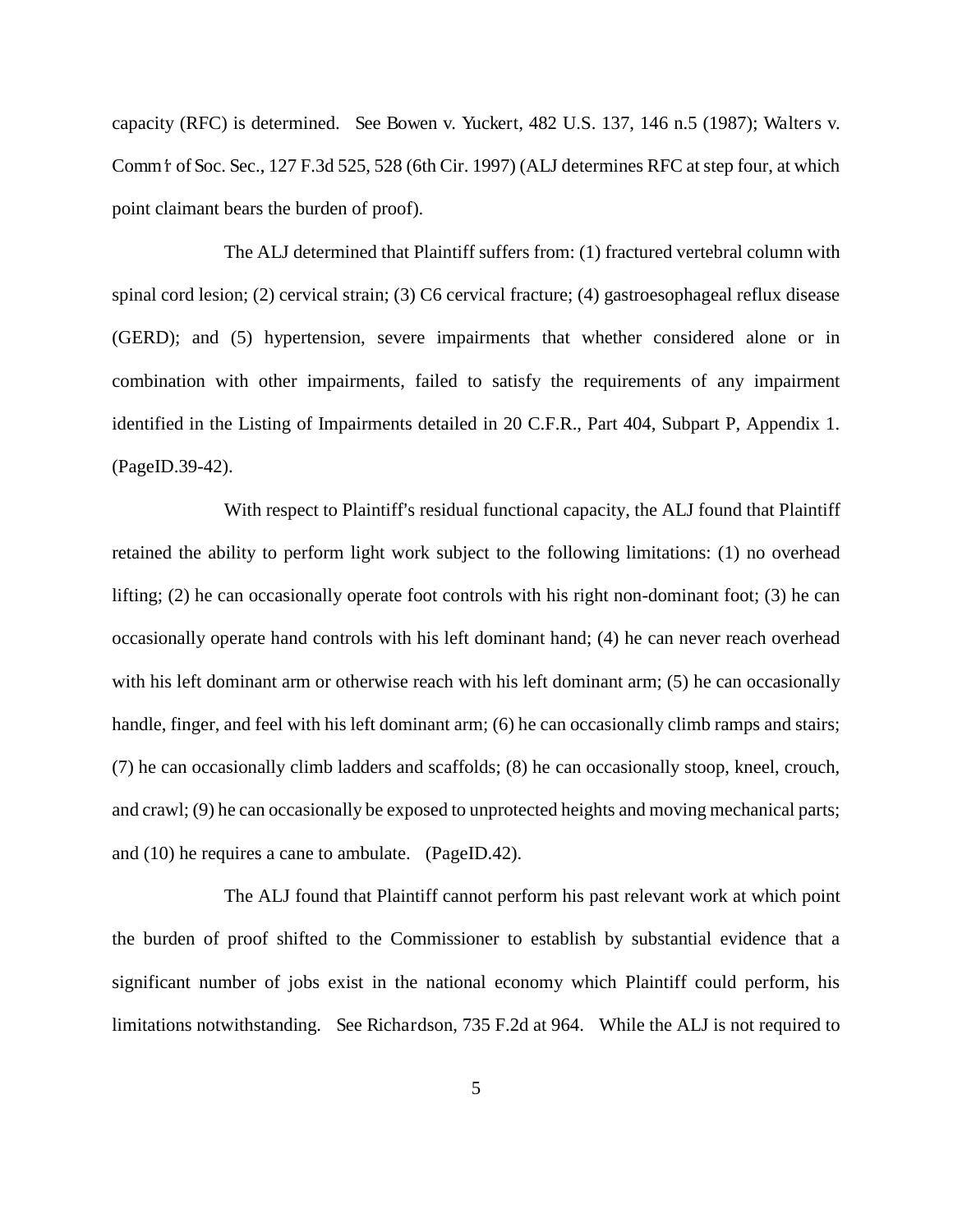question a vocational expert on this issue, "a finding supported by substantial evidence that a claimant has the vocational qualifications to perform specific jobs" is needed to meet the burden. O Banner v. Sec  $\gamma$  of Health and Human Services, 587 F.2d 321, 323 (6th Cir. 1978) (emphasis added). This standard requires more than mere intuition or conjecture by the ALJ that the claimant can perform specific jobs in the national economy. See Richardson, 735 F.2d at 964. Accordingly, ALJs routinely question vocational experts in an attempt to determine whether there exist a significant number of jobs which a particular claimant can perform, his limitations notwithstanding. Such was the case here, as the ALJ questioned a vocational expert.

The vocational expert testified that there existed approximately 125,000 jobs in the national economy which an individual with Plaintiff's RFC could perform, such limitations notwithstanding. (PageID.78-84). This represents a significant number of jobs. See Born v. Sec y of Health and Human Services, 923 F.2d 1168, 1174 (6th Cir. 1990); Hall v. Bowen, 837 F.2d 272, 274 (6th Cir. 1988); Martin v. Commissioner of Social Security, 170 Fed. Appx. 369, 374 (6th Cir., Mar. 1, 2006). Accordingly, the ALJ concluded that Plaintiff was not entitled to disability benefits.

#### **I. The ALJ's RFC is Not Supported by Substantial Evidence**

A claimant's RFC represents the "most [a claimant] can still do despite [his] limitations." Sullivan v. Commissioner of Social Security, 595 Fed. Appx. 502, 505 (6th Cir., Dec. 12, 2014); see also, Social Security Ruling 96-8P, 1996 WL 374184 at \*1 (Social Security Administration, July 2, 1996) (a claimant's RFC represents his ability to perform "work-related physical and mental activities in a work setting on a regular and continuing basis," defined as "8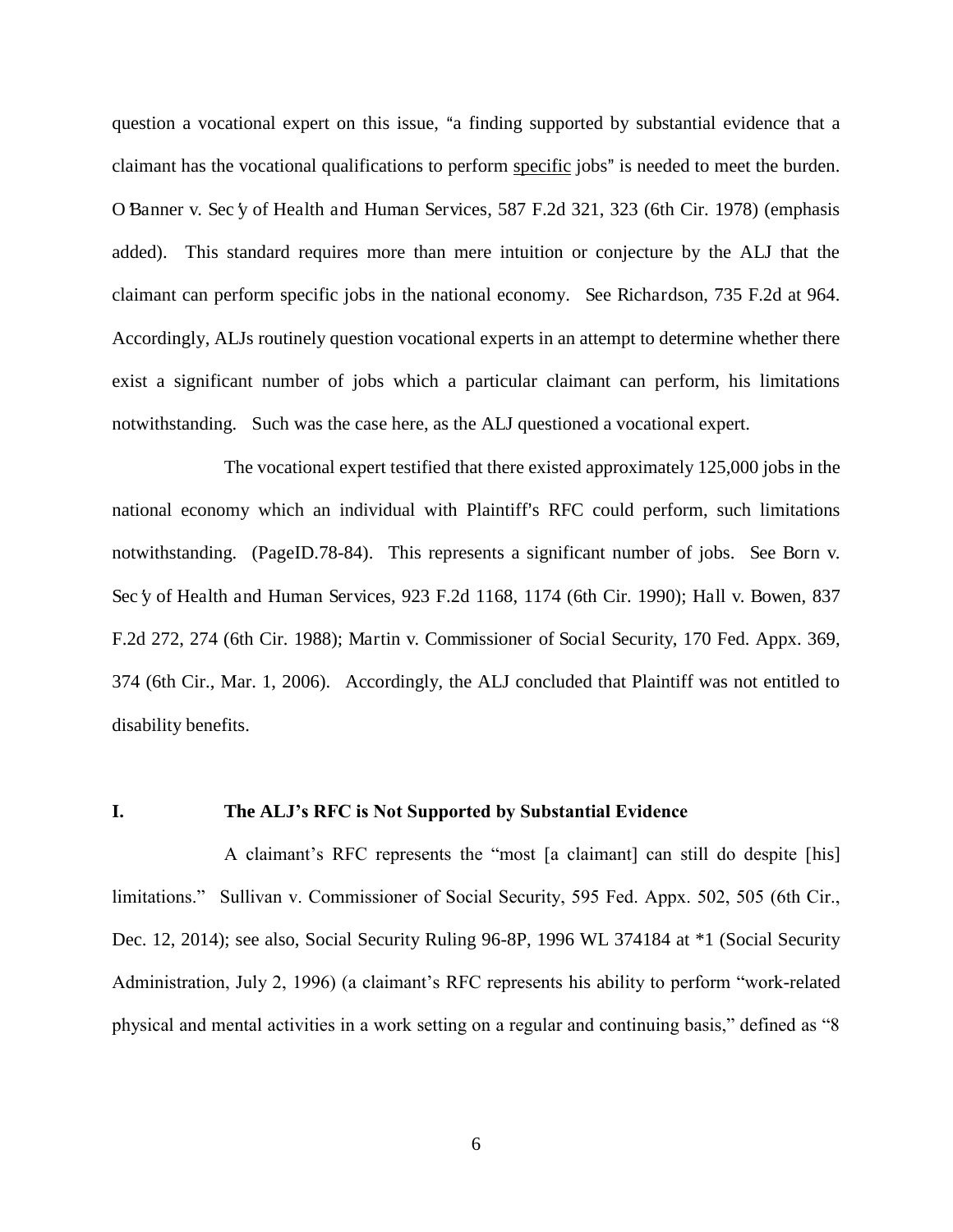hours a day, for 5 days a week, or an equivalent work schedule"). Plaintiff argues that the ALJ's RFC assessment is not supported by substantial evidence. The Court agrees.

On April 13, 2013, Plaintiff was involved in a motor vehicle accident in which he suffered a "fracture dislocation" at C6-C7 with an "incomplete spinal cord injury." (PageID.249- 346). The following day, Plaintiff underwent surgery to repair his cervical spine. (PageID.339- 40). X-rays of Plaintiff's cervical spine, taken in May and July 2013, revealed "good" anatomic alignment and "good position" of the surgical hardware. (PageID.525-27). An August 1, 2013 examination revealed that Plaintiff was experiencing weakness and limited range of motion in his upper extremities. (PageID.536-39). Plaintiff also walked with a cane and experienced difficulty squatting. (PageID.536-39).

An October 7, 2013 examination revealed that Plaintiff was experiencing weakness and limitation in his left, dominant, upper extremity. (PageID.558-59). A December 3, 2013 examination revealed that Plaintiff was experiencing numbness and tingling in his upper extremities. (PageID.586). An April 7, 2014 examination revealed that Plaintiff was experiencing numbness and diminished sensation in all four of his extremities. (PageID.622-23). Babinski testing<sup>2</sup> was positive on both the right and the left. (PageID.623). Clonus testing<sup>3</sup> was positive on both the right and the left. (PageID.623). Hoffman's testing<sup>4</sup> was positive on both the right and the left. (PageID.623). Treatment notes dated October 8, 2014, indicate that

 $\overline{a}$ 

<sup>&</sup>lt;sup>2</sup> Babinski test is a neurological test designed to "determine adequacy of the higher (central) nervous system." See Medical Definition of Reflex, Babinski, available at http://www.medicinenet.com/script/main/art.asp?articlekey=7171 (last visited on August 10, 2017).

<sup>3</sup> Clonus refers to a "series of fast involuntary [muscle] contractions" which can be caused by "an imbalance of signals from the central nervous system." Spasticity, available at http://www.webmd.com/pain-management/pain-managementspasticity (last visited on August 10, 2017).

<sup>4</sup> Hoffman's sign is an indicator of a number of neurological conditions including cervical spondylitis, other forms of spinal cord compression, and multiple sclerosis. See Hoffman's Sign, available at, http://www.multsclerosis.org/Hoffmanssign.html (last visited on August 10, 2017).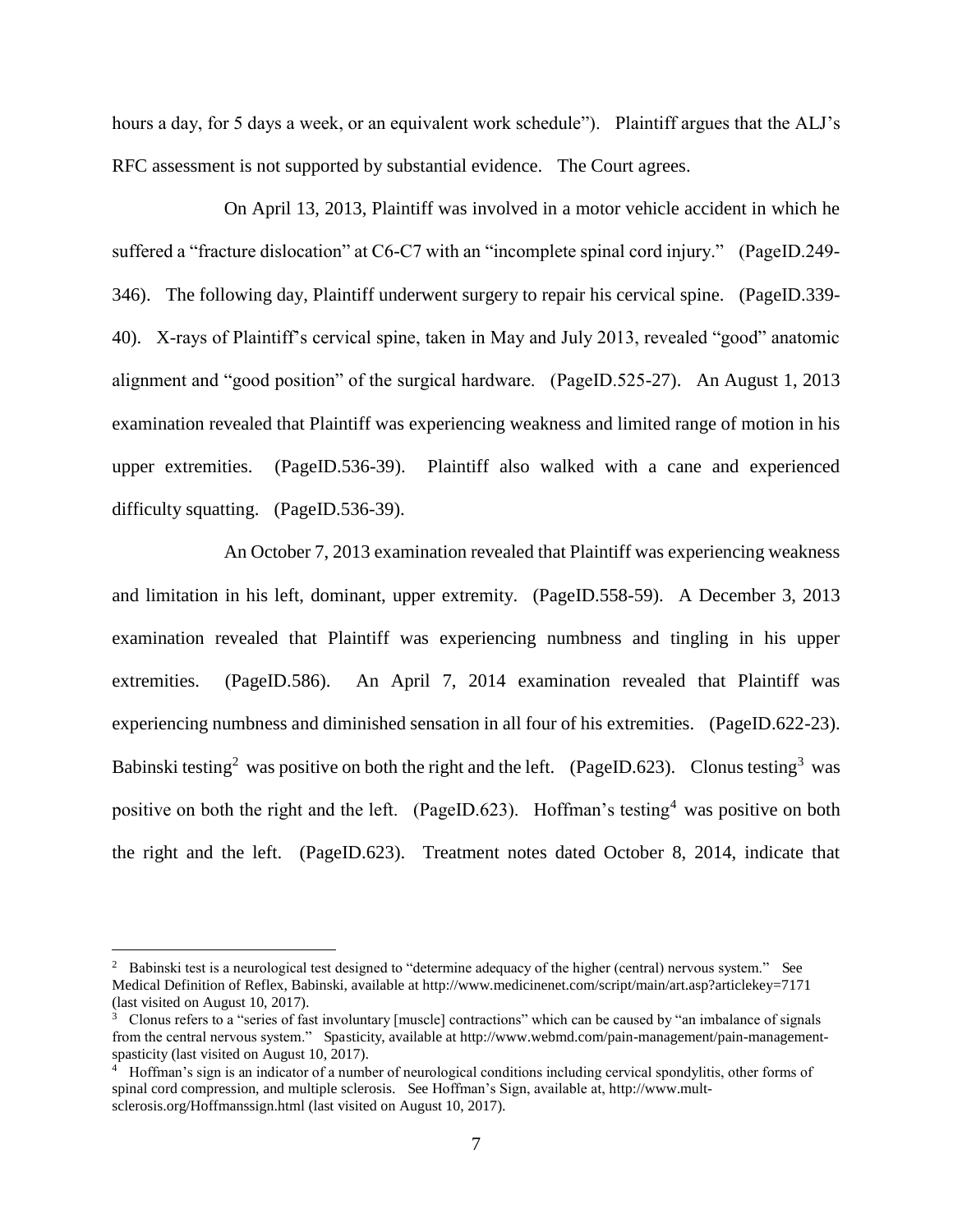Plaintiff should use "caution with ambulation and balance, and use his cane at all times." (PageID.632).

 As previously noted, the ALJ determined that Plaintiff retained the ability to perform a limited range of light work. Light work involves lifting "no more than 20 pounds at a time with frequent lifting or carrying of objects weighing up to 10 pounds." 20 C.F.R. §§ 404.1567, 416.967. The ALJ also determined that Plaintiff requires a cane to ambulate. As Plaintiff asserts, there exists an inherent inconsistency between the conclusion that Plaintiff can frequently carry 10 pounds given that he must also utilize a cane to ambulate.

 Defendant attempts to avoid this conclusion by suggesting that it is, in fact, possible for a person to carry ten pounds while ambulating with a cane. While it may be possible for some people to accomplish this feat, there is no evidence that Plaintiff is capable of doing so. Moreover, as the ALJ recognized, Plaintiff's ability to use his dominant upper extremity is significantly limited. Specifically, the ALJ concluded that Plaintiff's ability to use his dominant upper extremity was limited in the following ways: (1) he can never perform overhead lifting; (2) he can only occasionally operate hand controls; (3) he can never reach overhead or otherwise; and (4) he can only occasionally handle, finger, and feel.

 In light of these additional limitations, which are supported by the medical evidence, the conclusion that Plaintiff can, on a regular and continuing basis, carry ten pounds while using a cane to ambulate is simply not supported by substantial evidence.<sup>5</sup> Accordingly, the Court finds that the ALJ's RFC assessment is not supported by substantial evidence. Because the vocational expert's testimony was premised upon a faulty RFC determination, the ALJ's

 $\overline{a}$ 

<sup>&</sup>lt;sup>5</sup> While unnecessary to its analysis, the Court nevertheless notes that the ALJ's conclusion that Plaintiff can occasionally climb ladders and scaffolds while simultaneously requiring a cane to ambulate is not supported by substantial evidence. While Defendant may be correct that this particular error is harmless, such cannot be ignored and further highlights the need for Plaintiff's RFC to be more carefully assessed on remand.